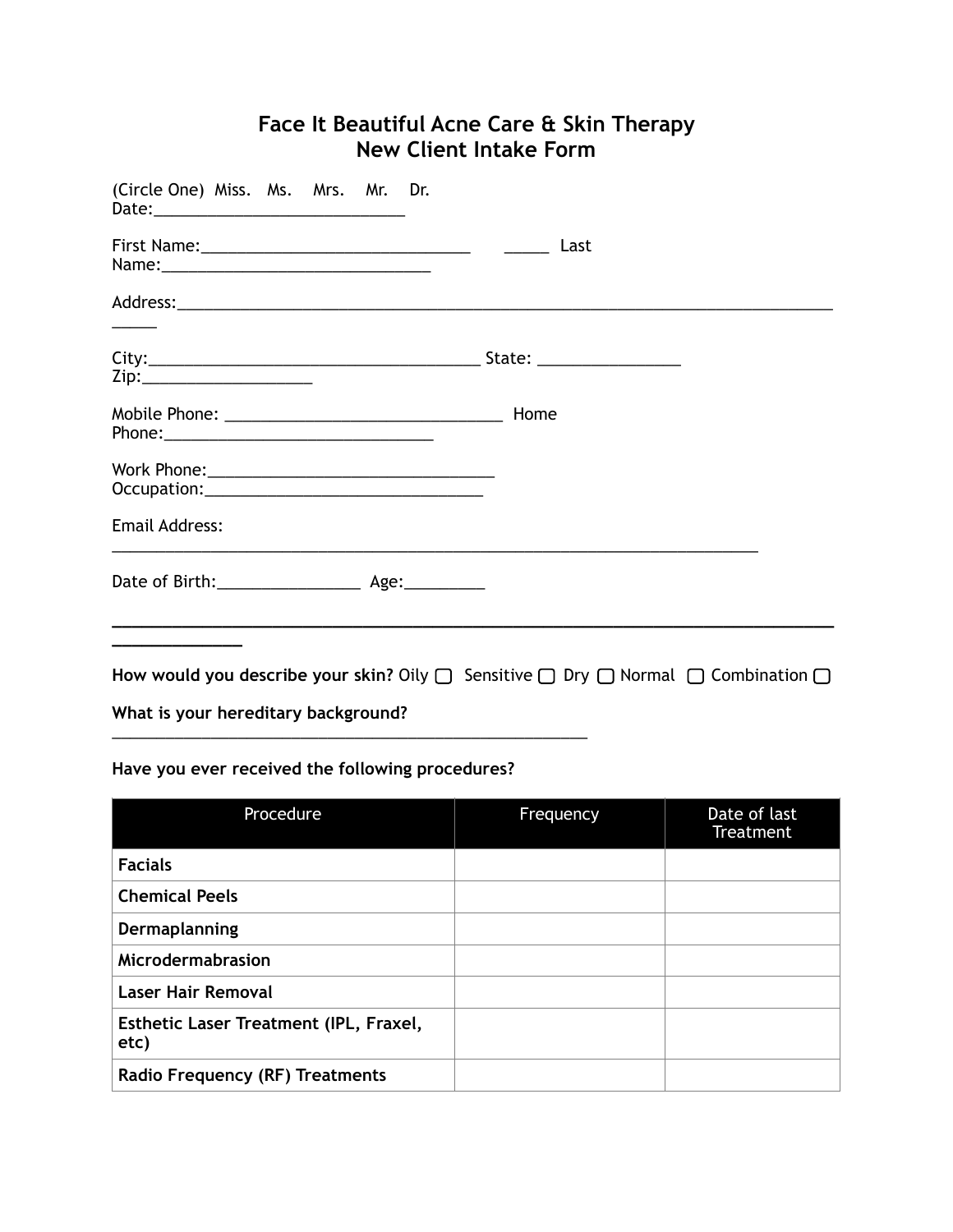| Microneedling                               |  |
|---------------------------------------------|--|
| <b>PRP</b>                                  |  |
| <b>Facial Ultrasound</b>                    |  |
| <b>LED Treatment</b>                        |  |
| <b>Facial Waxing/Threading/Microblading</b> |  |
| Eyelash/Brow Tinting/Permanent Makeup       |  |

**Other:**\_\_\_\_\_\_\_\_\_\_\_\_\_\_\_\_\_\_\_\_\_\_\_\_\_\_\_\_\_\_\_\_\_\_\_\_\_\_\_\_\_\_\_\_\_\_\_\_\_\_\_\_\_\_\_\_\_\_\_\_\_\_\_\_\_\_\_\_\_\_\_\_\_\_\_  $\overline{\phantom{a}}$ 

**IF yes, please explain:**\_\_\_\_\_\_\_\_\_\_\_\_\_\_\_\_\_\_\_\_\_\_\_\_\_\_\_\_\_\_\_\_\_\_\_\_\_\_\_\_\_\_\_\_\_\_\_\_\_\_\_\_\_\_\_\_\_\_\_\_\_\_\_\_\_\_\_ **What skin care products do you use on daily basis?** 

| <b>SkinCare Products</b>   | <b>Brand</b> | Frequency |
|----------------------------|--------------|-----------|
| <b>Cleanser</b>            |              |           |
| <b>Toner</b>               |              |           |
| <b>AM Moisturizer</b>      |              |           |
| <b>PM Moisturizer</b>      |              |           |
| Sunscreen                  |              |           |
| <b>Corrective Serum #1</b> |              |           |
| <b>Corrective Serum#2</b>  |              |           |
| <b>Facial Scrub</b>        |              |           |
| <b>Mask</b>                |              |           |
| <b>Mask</b>                |              |           |
| <b>Eye Cream</b>           |              |           |
| Other -                    |              |           |
| Other -                    |              |           |

## **Have you used any of the following topical/oral dermatological medications?**

| Medication   | Number of Years | Date Last Used |
|--------------|-----------------|----------------|
| Accutane     |                 |                |
| Retin-A      |                 |                |
| Hydroquinone |                 |                |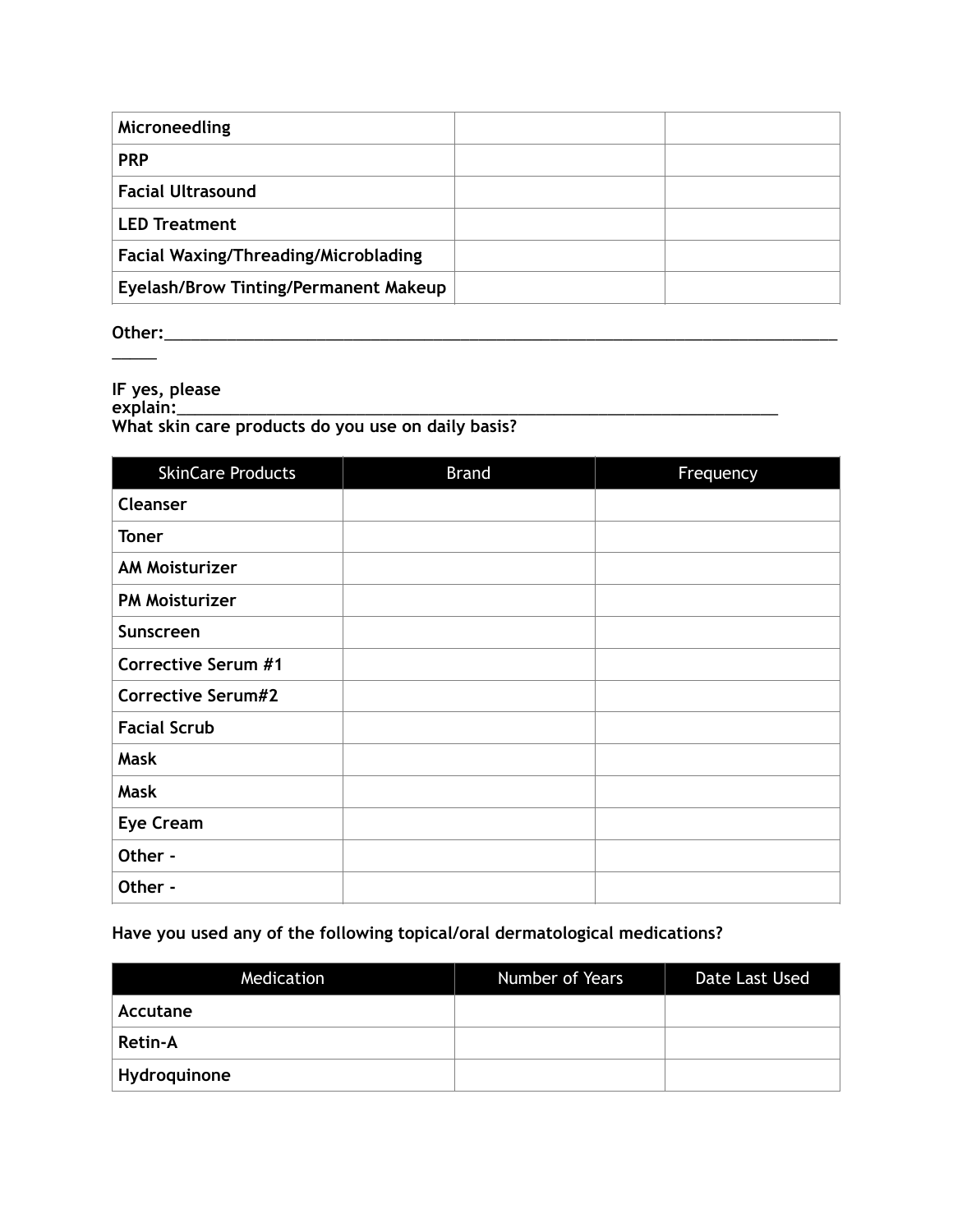| <b>Differin</b>                                                                                                                                 |                  |    |
|-------------------------------------------------------------------------------------------------------------------------------------------------|------------------|----|
| <b>Tazarac</b>                                                                                                                                  |                  |    |
| <b>Topical Antibiotics</b>                                                                                                                      |                  |    |
| Renova                                                                                                                                          |                  |    |
| <b>Trentinoin</b>                                                                                                                               |                  |    |
| Avage                                                                                                                                           |                  |    |
| <b>EpiDuo</b>                                                                                                                                   |                  |    |
| <b>Ziana</b>                                                                                                                                    |                  |    |
| Alpha Hydroxy Acids (glycolic, lactic,<br>malic)                                                                                                |                  |    |
| Beta Hydroxy Acid (salicylic)                                                                                                                   |                  |    |
| <b>Benzoyl Peroxide</b>                                                                                                                         |                  |    |
| If yes, please                                                                                                                                  |                  |    |
|                                                                                                                                                 |                  |    |
| Are you currently taking birth control pills or have an IUD? (circle)                                                                           | Yes<br>No        |    |
| Are you currently pregnant or breastfeeding? (circle)<br>Are you currently experiencing Perimenopause or Menopause? (circle)                    | Yes<br>No<br>Yes | No |
| Are you currently undergoing any hormone therapies or taking any infertility drugs?<br>(circle) Yes<br><b>No</b><br>If yes, please<br>explain:_ |                  |    |
| Current Medications (include over the counter) Current Herbal Supplements and<br><b>Vitamins</b>                                                |                  |    |
|                                                                                                                                                 | 1.               |    |
| <u> 1989 - Jan James James, martin de la provincia de la provincia de la provincia de la provincia de la provincia</u>                          | 2.               |    |
| <u> 1990 - Johann John Stone, mars et al. 1990 - John Stone, mars et al. 1990 - John Stone, mars et al. 1990 - John Stone</u>                   | 3.               |    |
| <u> 1989 - Johann John Stein, market fan it ferskearre fan it ferskearre fan it ferskearre fan it ferskearre fan i</u>                          | 4.               |    |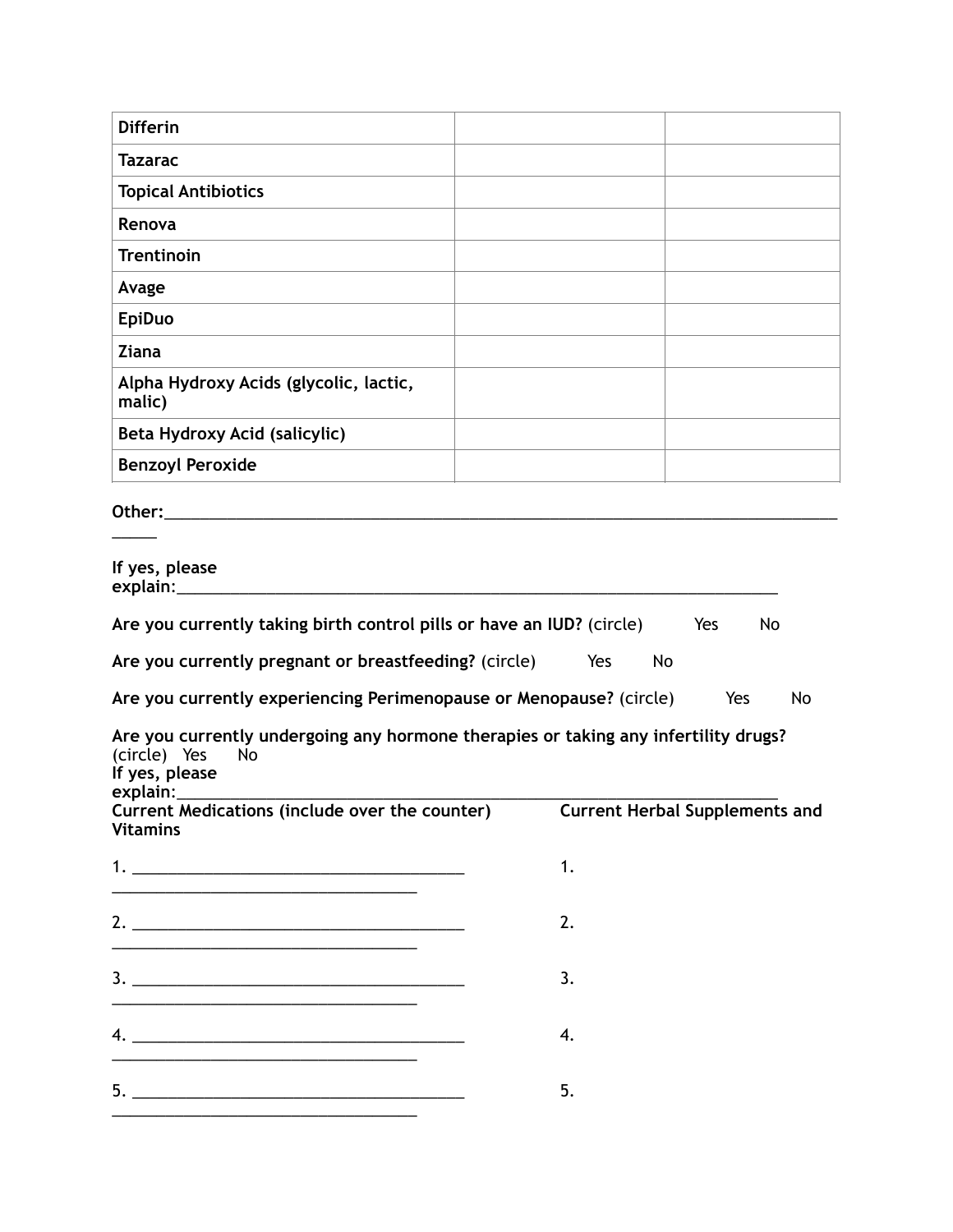### **Please List Allergies**

| Foods | Medications/Latex | Product Ingredients | Environmental |
|-------|-------------------|---------------------|---------------|
|       |                   |                     |               |
|       |                   |                     |               |
|       |                   |                     |               |
|       |                   |                     |               |
|       |                   |                     |               |
|       |                   |                     |               |
|       |                   |                     |               |
|       |                   |                     |               |
|       |                   |                     |               |
|       |                   |                     |               |

#### **Please List Daily Habits**

| Habits          | Never | Daily Intake | # of<br>Years | Date Last Used |
|-----------------|-------|--------------|---------------|----------------|
| Alcohol         |       |              |               |                |
| <b>Caffeine</b> |       |              |               |                |
| <b>Tobacco</b>  |       |              |               |                |
| <b>Drugs</b>    |       |              |               |                |
| Water           |       |              |               |                |
| Sugar           |       |              |               |                |
| Carbs/Yeast     |       |              |               |                |

Are you having at least one bowel movement per day? (circle) Yes No

**Do you wear contact lenses or eyeglasses?** (circle) Yes No

Have you had excessive sun exposure in the last few days? (circle) Yes No

**Will you be having excessive sun exposure on a vacation or in the near future?** (circle) Yes No

Are you in the habit of using tanning booths? (circle) Yes No **Medical History**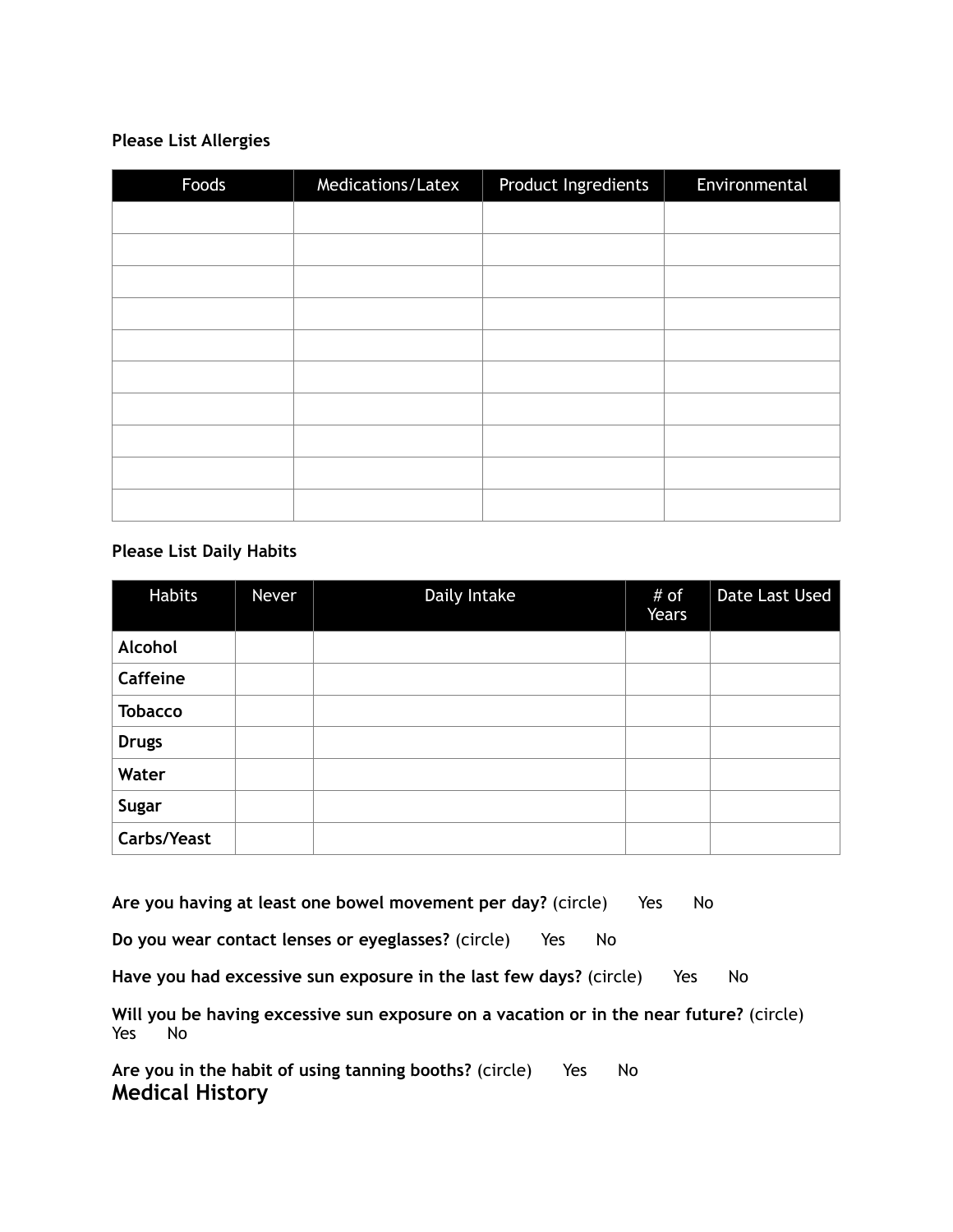**Have you ever had any of the following conditions?** 

| Condition                                    | Yes | No | Currentl<br>y | Date of Last Diagnosis |
|----------------------------------------------|-----|----|---------------|------------------------|
| Acne                                         |     |    |               |                        |
| <b>Rosacea</b>                               |     |    |               |                        |
| <b>Cold Sores/ Fever Blisters</b>            |     |    |               |                        |
| Skin Disorder (i.e. Dermatitis)              |     |    |               |                        |
| Hypertrophic Scarring (i.e.<br>Keloids)      |     |    |               |                        |
| <b>Fibroids</b>                              |     |    |               |                        |
| <b>Polycystic Ovarian Syndrome</b><br>(PCOS) |     |    |               |                        |
| Constipation                                 |     |    |               |                        |
| <b>Diabetes</b>                              |     |    |               |                        |
| Cancer                                       |     |    |               |                        |
| <b>HIV/AIDS</b>                              |     |    |               |                        |
| Lupus                                        |     |    |               |                        |
| <b>Heart Conditions</b>                      |     |    |               |                        |
| Pacemaker/Metal Implants                     |     |    |               |                        |
| <b>Arthritis</b>                             |     |    |               |                        |
| <b>Seizures</b>                              |     |    |               |                        |
| <b>Severe Headaches/Migraines</b>            |     |    |               |                        |
| <b>Hepatitis</b>                             |     |    |               |                        |
| <b>Bleeding Disorder (i.e.</b><br>Anemia)    |     |    |               |                        |
| <b>Thyroid Disease</b>                       |     |    |               |                        |

**Do you have any other medical concerns that have not been covered in this form?** (circle) Yes<sup>*M*</sup>

**If yes, please explain:** 

**What are your current top 2 concerns with your skin and what improvements would you like to see?** 

**\_\_\_\_\_\_\_\_\_\_\_\_\_\_\_\_\_\_\_\_\_\_\_\_\_\_\_\_\_\_\_\_\_\_\_\_\_\_\_\_\_\_\_\_\_\_\_\_\_\_\_\_\_\_\_\_\_\_\_\_\_\_\_\_\_\_**